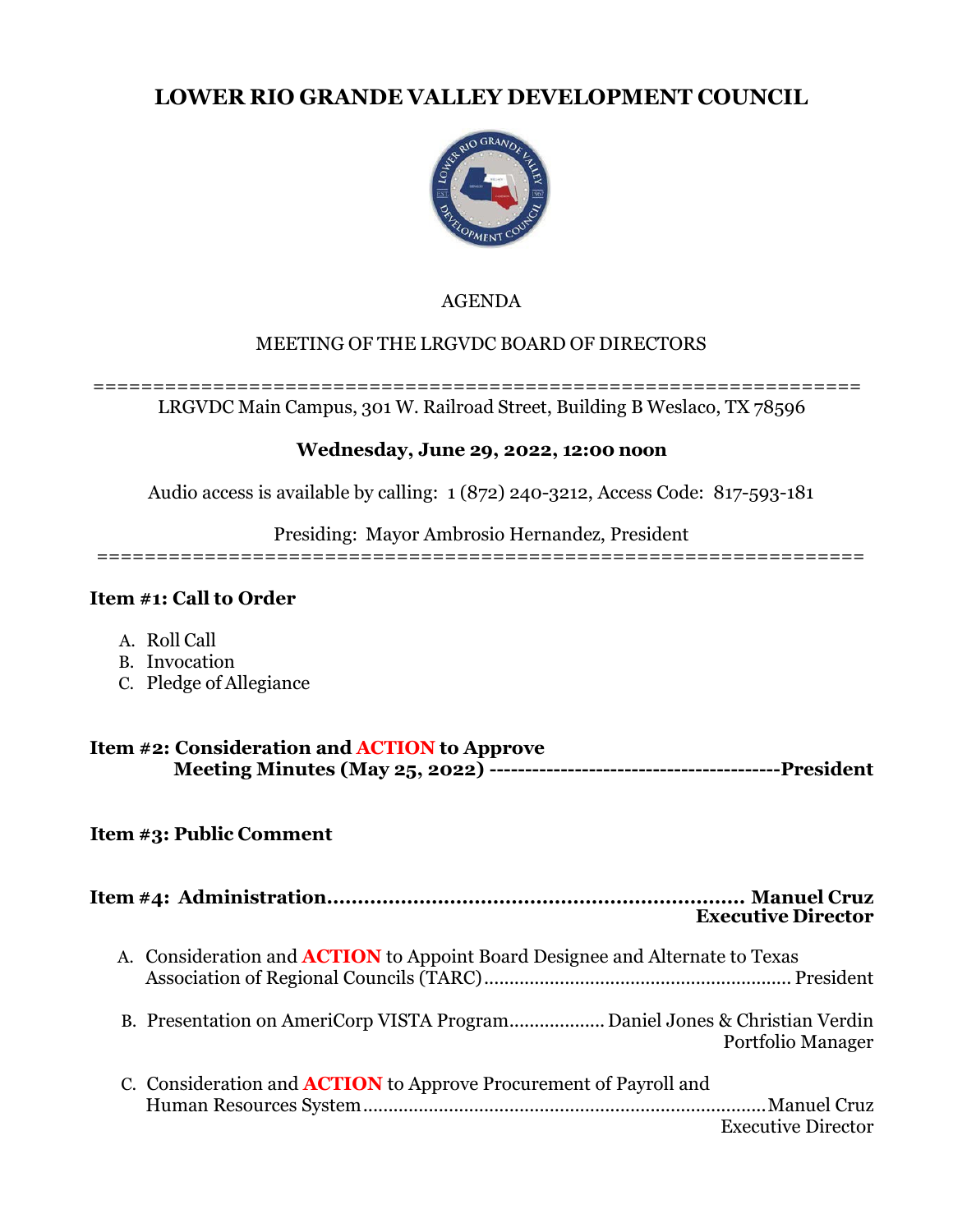| $\tau$ , 1, $\tau$ , $\tau$ , $\tau$ , $\tau$ | <b>Executive Director</b> |
|-----------------------------------------------|---------------------------|

- 1. Introduction of New Staff Members
- 2. Staff Recognition for Years of Service
- 3. Updates on Regional News, Funding Opportunities, Trainings, and Legislation

#### **Item #5: Department Reports**

#### **A. Community & Economic Development ...................................... Rick Carrera Director**

#### Program Status Reports

- Economic Development Administration
- Pandemic Response
- Regional Small Cities Coalition
- Explore RGV
- Community & Economic Development Assistance Fund
- Solid Waste Management Program
- Water Quality Program
- Regional Water Resource AdvisoryCommittee
- Rio Grande Regional Water Planning Group (RegionM)
- Reservoir Levels

#### **B. Health & Human Services ....................................................Margarita Lopez Director**

#### Area Agency on Aging Action Item

- 1. Consideration and **ACTION** to Approve Contractor for Direct Purchase Services Pool
- 2. Consideration and **ACTION** to Add Respite Services to Current Contractor
- 3. Consideration and **ACTION** to Amend Contractor Rates for Stay Healthy Home Care, Inc.

#### Area Agency on Aging Program Status Reports

- CDC Vaccine Outreach Project
- Care Coordination
- Caregiver Support Services
- Benefit Counseling
- Information, referral, and Assistance
- Subrecipient Report
- Senior Center Operations
- Community Partnerships
- Staffing
- Harlingen Satellite Office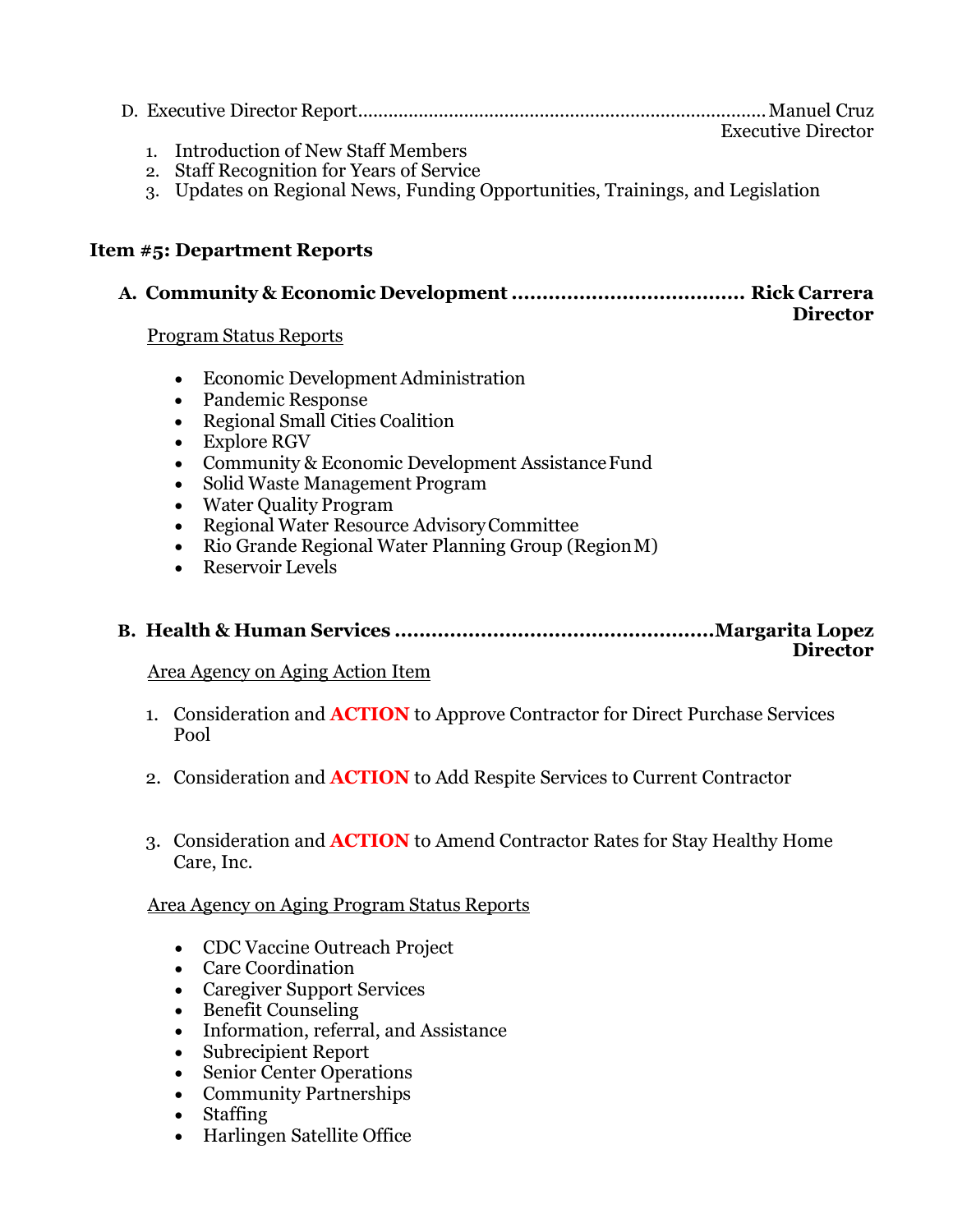## **C. Public Safety**

Criminal Justice & Homeland Security Program Status Reports .......................Rene Perez Program Supervisor

Regional Police Academy Status Reports.....................................................Randall Snyder Director

Rio Grande Valley Emergency Communication District Status Reports ... Dennis Moreno Program Supervisor RGV911

- GIS Division
- Public Education Division
- Systems and Public Safety Answering Point (PSAP) Operations

#### **D. Transportation........................ Andrew Canon, RGVMPO Executive Director Maribel Contreras, Valley Metro Director**

### Valley Metro Action Item

1. Consideration and **ACTION** to Approve Addition of Fuel Card Use Procedure Section to Transit Operating Policies & Procedures Manual

#### Valley Metro Status Reports

- Ridership Report
- COVID-19 Precautionary Measures
- Regional Transportation Advisory Panel (RTAP) Activity

### Rio Grande Valley MPO Status Report

### **Item #6: New or Unfinished Business**

#### **Item #7: Adjourn**

# **\*REMINDER\***

# **No meeting Scheduled in July**

Next Meetings: **Wednesday, August 31, 2022**